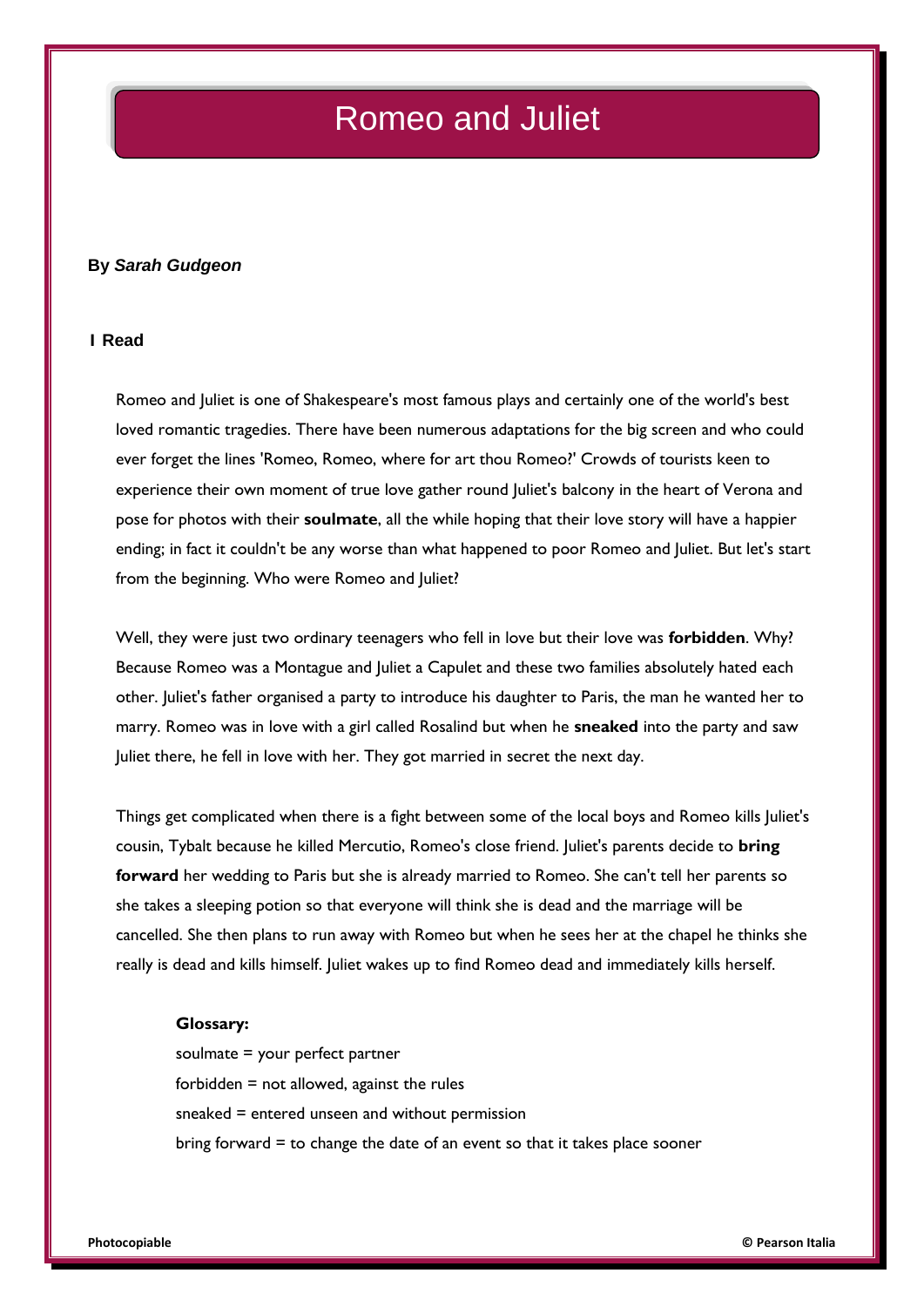# **2 Answer the questions**

- **a.** Why was the romance between Romeo and Juliet forbidden?
- **b.** Where did Romeo and Juliet meet?
- **c.** Who was Juliet supposed to marry?
- **d.** What happened to Tybalt?
- **e.** Why did Juliet take the sleeping potion?
- **f.** Why did Romeo kill himself?

**3 Write some modern day dialogue for Romeo and Juliet. Imagine the moment when they first meet at the party. What do they say to each other?**

**4 Act out the scene with a partner.**